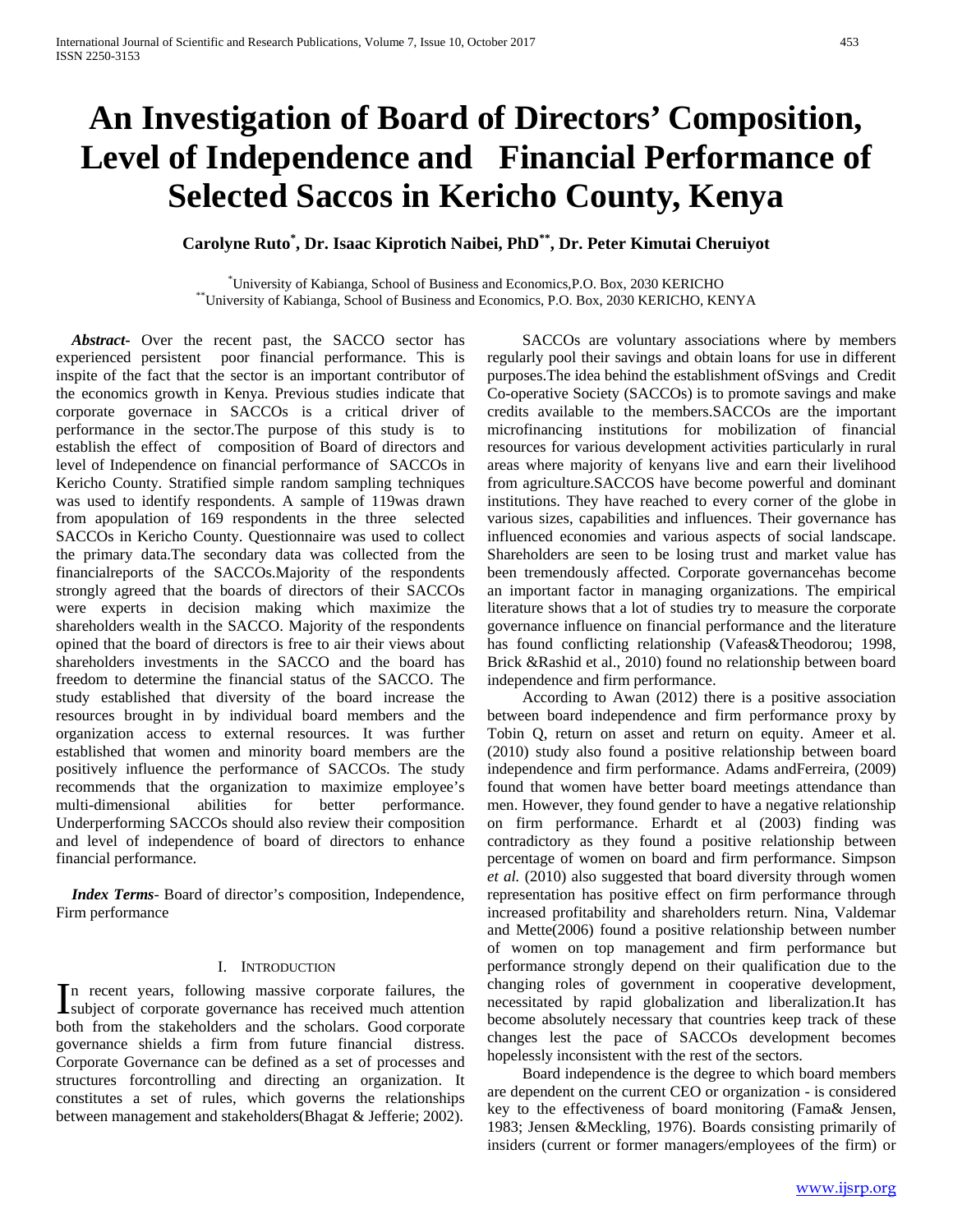dependent outside directors (directors who have business relationships with the firm and/or family or social ties with the CEO) are considered to be less effective in monitoring because of their dependence on the organization. Independent boards – those primarily consisting of independent outside directors – are thought to be the most effective at monitoring because their incentives are not compromised by dependence on the CEO or the organization.

 Some empirical support has found out that there is a link between independent boards and firm performance. An alternative perspective would suggest that inside directors have more and better information which allows them to evaluate managers more effectively (Baysinger&Hoskisson, 1990). This approach fits with resource dependence theory. Resource dependence theorists view a firm as an open system, dependent on external organizations and environmental contingencies (Pfeffer&Salancik, 1978). Proponents of this perspective see corporate boards as resource providers. Four types of resources are provided by boards: 1) advice and counsel, 2) legitimacy, 3) channels for communicating information between the firm and external organizations, and 4) preferential access to commitments or support from important elements outside the firm (Hillman et al., 2000; Pfeffer&Salancik, 1978).

 Numerous governance guidelines advocate increased representation by women and minorities on corporate boards of directors to better reflect the gender and racial diversity of their customers, employees, and other stakeholders. The request for greater boardroom diversity is based primarily on normative grounds of equity and fairness (Carter et al., 2007).The monitoring role of the board of directors is an important control mechanism in a firm's corporate governance. The quality of control by the board of directors is affected by the gender composition of the board since the contribution of women can gain competitive advantage (Huse&Sollberg, 2006). As a result, firm's financial performance will also be affected by the division of men and women within a board. The effect of women as a board member has been discussed for many years and by many researchers (Burke &Mattis, 2000; Bilimoria, 1995; Morrison, 1992) has been done about the role of women in boards. Previous research show that the effect of gender diversity in a board can be of value in corporate governance. Female board members have different views compared to men and are therefore present in a firm's board since the presence of female board members would be of added value in the decision-making progress. For example, women can bring diversity, cross-cultural awareness and transformational leadership skills to the boards (Adler, 1997. The role of women in a board improves the quality of the board's independence since they function seriously, prepare better for meetings than men and ask critical questions frequently (Huse&Sollberg, 2006). Huse and Sollberg (2006) find that the lack of preparations of men reduces the independency of the board members and managerial dominance. By preparations and asking critical questions, the female directors become less dependent of reports and presentations made by the management. By preparing well, the women have the possibility to influence the decision-making process and improve their status as directors. Huse (2005) finds that this sometimes starts a positive virtuous circle for improving board behaviour and board

effectiveness. The presence of women in the board makes the male directors keener and better prepared.

 Singh (2008) and Kramer *et al.* (2008) find that the addition of a female board member is an improvement compared to a board filled with only men. Kramer *et al*. (2008) find that male CEOs mention the presence of female members in a board as positive towards a board's productivity and political correctness. A board with only male members may play 'games' or get carried away with the agenda leading to less effective performance and worse governance (Singh, 2008; Kramer et al., 2008). Hillman *et al.* (2002) find that the demand for breadth leadership and diversity on a corporate level increases due to the current market environment. For instance, female board members hold more advanced degrees and join many boards at a faster rate compared to male board members. Consequently, researchers (Robinson &Dechant, 1997; Zelechowski&Bilimori, 2004) find that the market environment demands more gender diversity on top level functions. Hence, research suggests a relation between gender diversity and a firm's financial performance measured by its group performance.

 The outcome of good corporate governance mechanisms is an accountable to board of directors who ensures that the investors' interests are not jeopardized (Hashanah &Mazlina, 2005). The accountability and transparency component of corporate governance would help SACCOs to gain shareholders' and investors' trust. These stakeholders need assurance that the SACCOs will be run both honestly and cleverly. This is where corporate governance is critical. (Morck&Steier, 2005). A corporate governance mechanism improves stakeholders' confidence and this would aid the sustainability of business in the long run. The present corporate governance theories cannot fully explain the intricacy and heterogeneity of corporate business. Governance may differ from country to country due to their various cultural values, political and social and historical circumstances. In this sense, governance in developed countries and developing countries can vary due to the cultural and economic contexts of individual countries.

 The presence of an effective corporate governance system within the SACCOs sector in Kenya helps provide a degree of confidence that is necessary for the proper functioning of the entire SACCOs sector and enhance financial performance. Based on the various literature review the effect of composition and level of independence of board of directors on financial performance is not consistent and vary with the firms and dimensions of corporate governance adopted. From the empirical evidence it is clear that a lot of studies have been conducted with respect to the relationship between corporate governance mechanisms and firms" performance. In the Kenyan context however not very many studies have been done relating to the SACCO sector. Many researchers have put great attention to banking and other service industries thereby ignoring other sectors like SACCO sector which are still prone to corporate governance issues despite the fact that all sectors are important players in Kenya's economy.

 Board composition refers to the number and the type of board members, board demographics, board structure, board education and evaluation, and board leadership (Zahra & Pearce, 2001). Other scholars view board composition to be denoted by the fraction of non-executive directors on the board as compared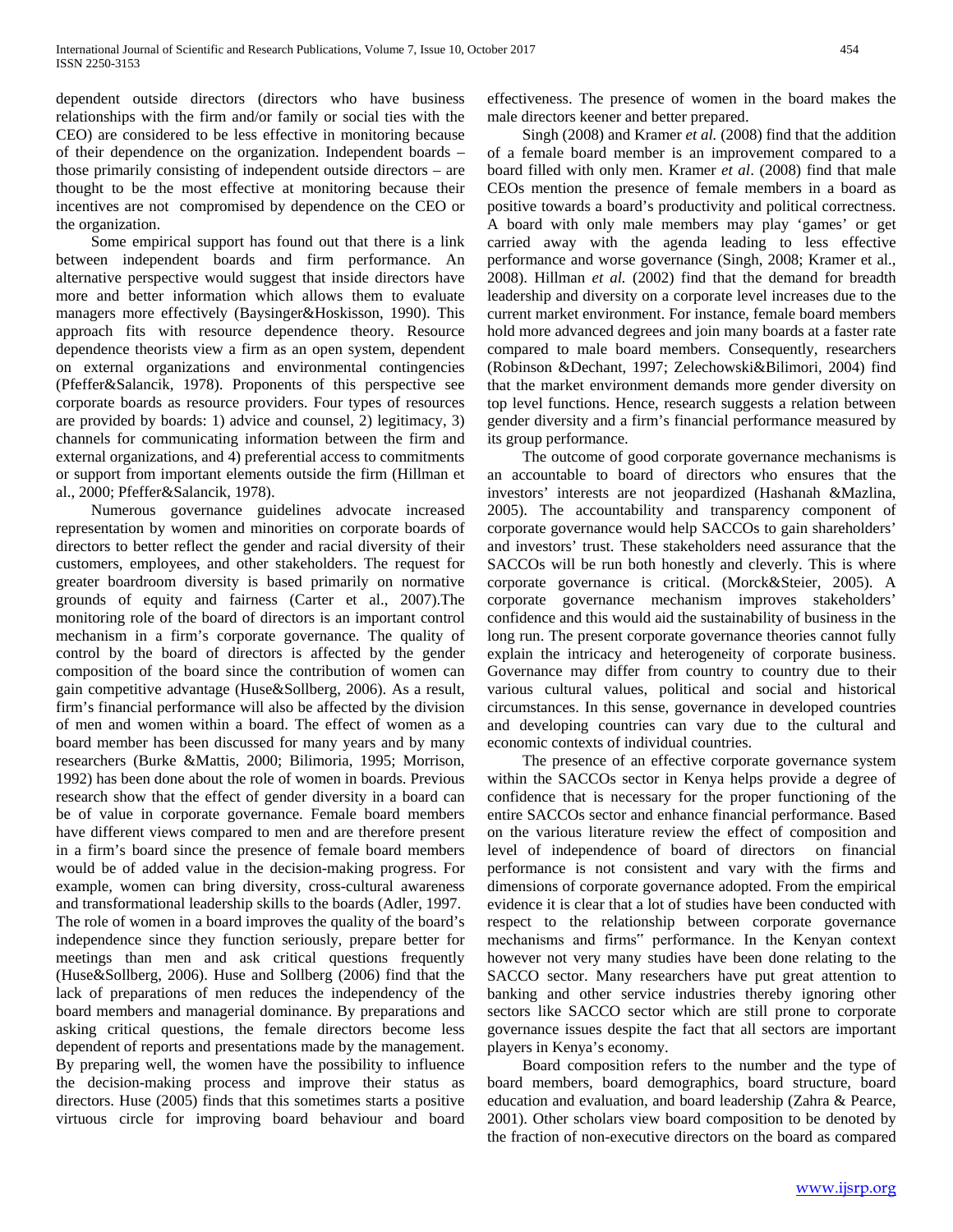to their executive counter parts (Uadiale, 2010; Lawal, 2012). The non-executive directors are normally referred to as outsiders and the executive directors are referred to as insiders. Board composition is considered an important factor in the performance of three board roles (Hil man, Keim&Luce, 2001). The board of directors needs to have the appropriate structure and this involves several dimensions (Van den Berghe&Levrau, 2004).

 The effect of board composition on overall financial performance is not at all clear, According to Davidson & Rowe, (2004), one problem with measuring the relationship between board of director composition and financial performance could be that their relationships are endogenously determined, (Hermalin&Weisbach, 2000). A second problem may be that due to fixed board terms and periodic reporting, the relation may be inter-temporal (Davidson & Rowe, 2004). They developed a theory of inter-temporal endogeneity of board composition and financial performance. Inter-temporal endogeneity is the idea that board composition in one period influences financial performance in later periods, and financial performance in one period influences board composition in later periods. Thus, board composition and financial performance influences each other but the effect is delayed, (Davidson & Rowe, 2004).

 In Kenya board composition is prescribed under Section 11(3) and 12 of the Capital Markets Authority Act, (CMA Act, 2000) that empowers the Capital Markets Authority to make rules and regulations to govern capital markets in Kenya. The CMA guideline on corporate governance practices (2002) has proposed that a balanced board constitutes an effective board. It therefore requires that the board of directors of every listed company should reflect a balance between the independent nonexecutive directors and executive directors. The independent and non-executive directors should form at least one-third of the membership of the board to ensure that no individual or small group of individuals can dominate board decision making processes.

 The composition of the board may be used to solve the principal-agent problem. The Boards should be ready to increase meetings frequency if the situation requires a high supervision and control (Shivdasani&Zenner, 2004). They should balance the costs and benefits of frequency. For example, if the board increases the frequency of its meetings, the recovery from poor performance is faster (Vafeas, 1999).Jensen (1993) argues that separating CEO and chairman roles is in the shareholders' interest. Similarly, large firms that separate the two functions trade at higher price-to-book multiples (Yermack, 1996) and have higher return on assets and cost efficiency ratios than firms where the same person holds both titles .Studies of the impact of boards/board effectiveness on corporate profitability and shareholder value have dominated corporate governance research in finance.

 These researchers focused on the influence of nonexecutive directors, splitting of the roles of chairman and chief executive, or the introduction of board sub-committees, have enhanced board effectiveness which in turn has added to shareholder value. For example Dahya et al. (2002) investigated the relationship between top management turnover (a measure of board effectiveness) and financial performance (a measure of management effectiveness). Others have studied the appointment of non-executive directors and their role in monitoring company

management, on behalf of shareholders (Bhagat& Black, 2002). Research has considered whether there is a positive relationship between the number of non-executive directors and corporate financial performance, generally showing that there is (Ferguson, Lennox & Taylor, 2005).

 Corporate Governance is constantly changing and evolving and changes are driven by both internal and external Environmental dynamics. The internal environment has a fixed mindset of shareholders' relationship with stakeholders and maximizing profits. Whilst, issues in the external environment such as the breakup of large conglomerates like Enron, mergers and acquisitions of corporation, business collaborations, easier financial funding, human resource diversity, new business startups, globalization and business Internationalization, and the advance of communication and information technology have directly and Indirectly caused the changes in corporate governance.The current Corporate Governance theories cannot fully explain the complexity and heterogeneity of corporate business. Governance for different Countries may vary due to its cultural values, political and social and historical circumstances. In this sense, governance for developed countries and developing countries can vary due to the culture and Economic contexts of individual country.Moreover, an effective and good Corporate Governance cannot be explained by one theory but it is best to combine a variation of theories, addressing not only the social relationships but also emphasize on the rules and legislation and strict enforcement surrounding good governance mechanisms.

 Corporate governance has received much attention in the accounting literature with studies on the accounting literature and the asssesment of corporate governance and the financial performance of SACCOs. Brown and Caylor (2004) provide insight to the relationship between good corporate governance and performance. Persistent poor financial performance of SACCOs has caused most SACCOs not to achieve their desired objectives of corporations and those of stakeholders.It is on this background that this research seeks to assess the effect of corporate governancemechanisms on financial performance of SACCOs in Kericho County.

Thepurpose of this study was to assess the effect of composition and level of independence of BODon financial performance of Savings and Credit Cooperatives

Societies in Kenya. Specifically, the study sought to establish the effect of composition of Board of Directors as spelt out in the by-laws of SACCOs on financial performance, to determine the effect of the level of independence of the board of directors on financial performance of SACCOs snd to examine the effect of female and minority directors on financial performance of SACCOs.

## II. RESEARCH METHODOLOGY

## **2.1. Research Design**

 The study will use a descriptive research design survey which includes surveys and fact findings on enquiries of different kinds. According to Gall and Borg (2006), descriptive research designs portray accurately the characteristics of a particular individual situation or group. The data was collected so as to assess the effect of composition and level of independence of the BOD onfinancial performance of SACCOs in Kericho County.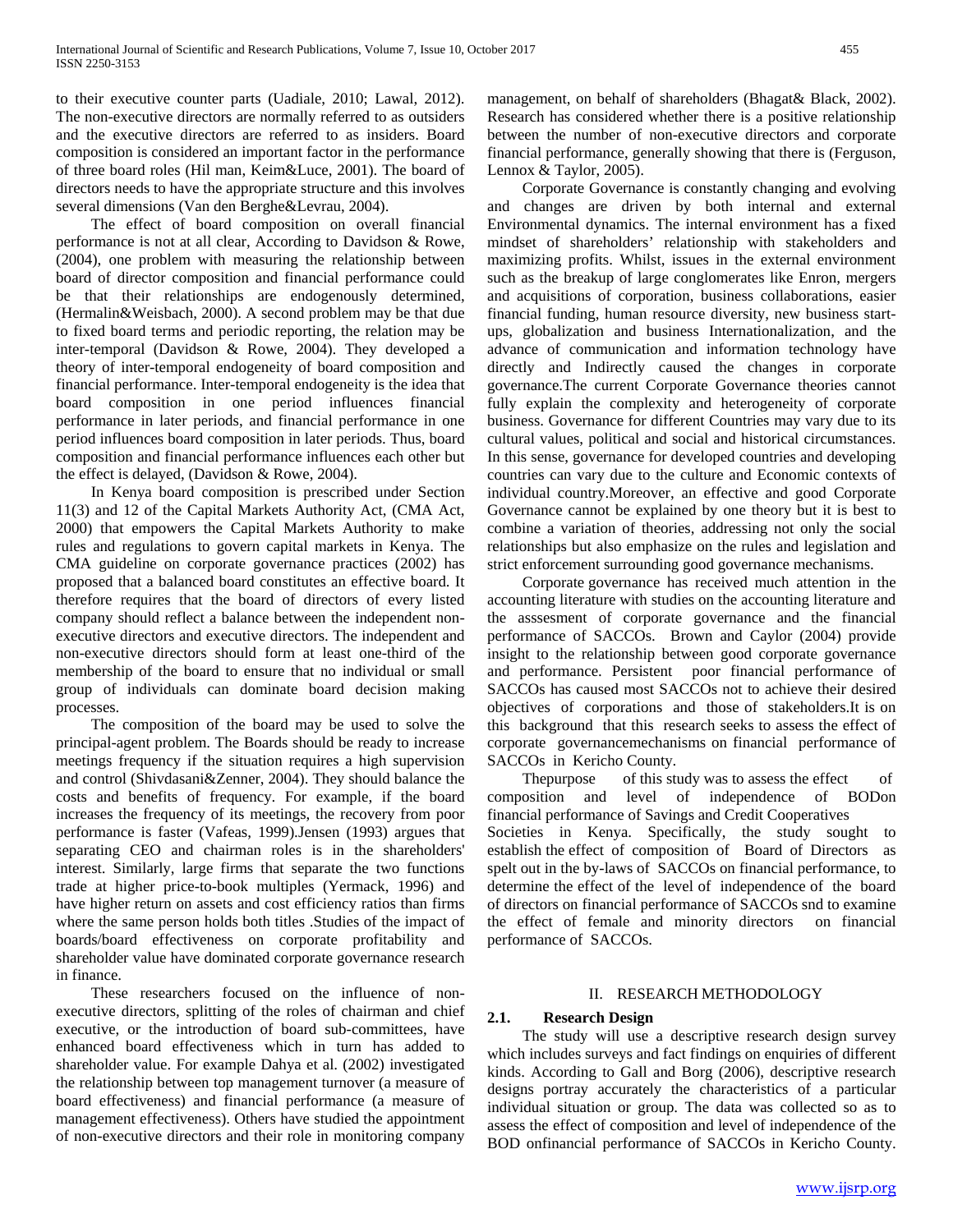The design will use a primary research method in that it will collect data from the respondents with the use of questionnaires to be filled by the top management and staffof SACCOs sampled in Kericho County.

## **2.2. Study Area**

 The study wasconducted in Kericho County where the selected SACCOs are diversified and varied in terms of number of employees and performance of each organization.The geographical area of Kericho covered in the study was as defined by County.

## **2.3. Target Population**

 A target population is that group from which the study is designed and generalizations of the findings are to be made from (Kothari, 2011). The target population will consist of 169 respondents from the three selected SACCOs operating in Kericho County as distributed in Table 1.

*Table 1 Target Population*

| Name            | of | the | Top | <b>Staff</b> | Total |
|-----------------|----|-----|-----|--------------|-------|
| <b>SACCO</b>    |    |     | Mgt |              |       |
| Kenya highlands |    |     | 24  | 29           | 53    |
| Ndege Chai      |    |     | 22  | 47           | 69    |
| Imarisha        |    |     | 26  | 21           | 47    |
| <b>TOTAL</b>    |    |     | 72  | 97           | 169   |

### **Source: (SACCOsHuman Resource Departments)**

### **2.4. Sample size and Sampling Techniques**

 Kothari (2011) asserts that a sample size should not be too large or too small to compromise the cost effectiveness and accuracy respectively in meeting the objectives of the study. Studies require optimum sample size from the accessible population in order to meet requirements for research (Mugenda and Mugenda, 2003). Bluman (2004) argues samples cannot be selected in a haphazard way because the information obtained might be biased. A survey was conducted on the three(3) selected SACCOs in Kericho County. The sample size, *n,* for target residents with a known population, *N,* is calculated using Israel (1992) formula as shown below

$$
n = \frac{N}{1 + N(e)^2}
$$

 Where *e* is the desired precision (0.05 for 95% confidence level).The totalnumber of respondents in the three selected SACCOs InKericho County is 169, implying *n* is as derived below:

$$
n = \frac{169}{1 + 169(0.05)^2} = 119
$$

 This study utilized mixed sampling techniques. The flow of sampling techniques involved area sampling, followed by purposive sampling in specific aspects and stratified sampling enriched with simple random method without replacement. Stratified random sampling is a modification of random sampling in which population is divided into two or more relevant and significant strata or groups based on one or more attributes (Saunders, Lewis &Thornhill, 2007). Stratified sampling was used to separate the respondents into topmanagement and

Sacco'sstaff. The concerted effort brought into the design by these different techniques is expected to yield balanced and generalizable outcome.

 In the first stage, the researcher identifiedthe 3 selected SACCOs in Kericho County to form the geographic clusters. The respondents was proportionatelycategorized intotwo separate strata namely; top management and SACCOsstaff membersthen the sample was selected from each cluster using purposive sampling method. The sum of these strata will form the final sample will derived using random sampling method with proportional allocation.The researcher determined the proportion of study subjects in the final sample by adopting Bowley's proportional allocation formula as follows;

$$
n_h = \frac{n\,N_h}{N}
$$

Where:

 $n_h$  = number of units allocated to each stratum or sample division.

 $n =$  total sample size

 $N_h$  = number of items in each stratum (sample division) in the Population.

 $N =$  population

The final sample distribution of SACCOs is shown in Table 2

| Table 2<br>Sample size   |               |       |              |
|--------------------------|---------------|-------|--------------|
| of<br>the<br><b>Name</b> | Top           | Staff | <b>Total</b> |
| Sacco                    | management    |       |              |
| Kenya highlands          | 6             | 32    | 38           |
| Ndege chai               | 42<br>48<br>6 |       |              |
| Imarisha                 | 8             | 25    | 33           |
| <b>TOTAL</b>             |               | 99    | 119          |

#### **Source : (Survey Data, 2016)**

 The strata Sample sizes for the different study respondents calculated using Bowley's formula is as indicated in table 2 above giving a total sample size to be 118 respondents.

#### **2.5. Data Collection**

 The questionnaire was preferred as an instrument because the forms are completed and returned by respondents as compared to interviews where flexibility can result in inconsistencies across interviews. It is also less expensive compared to such instruments like observation which requires a lot of time with respondents and enables respondents to remain anonymous so as to enforce the concept of confidentiality. By remaining anonymous the respondent were able to point out any shortcomings in an organization Questionnaires also allows one to talk about personal/personnel problems. Information collected from a questionnaire can easily be analyzed. Indeed all the questions in the questionnaire was derived from the research objectives and research questions of the study.

 The validity for data collection instrument shows the extent at which the content of the Questionnaire actually measures the concept. According to Nahid (2003), "validity is concerned with whether the findings are really about what they appear to be about". It refers to how well a specific research method measures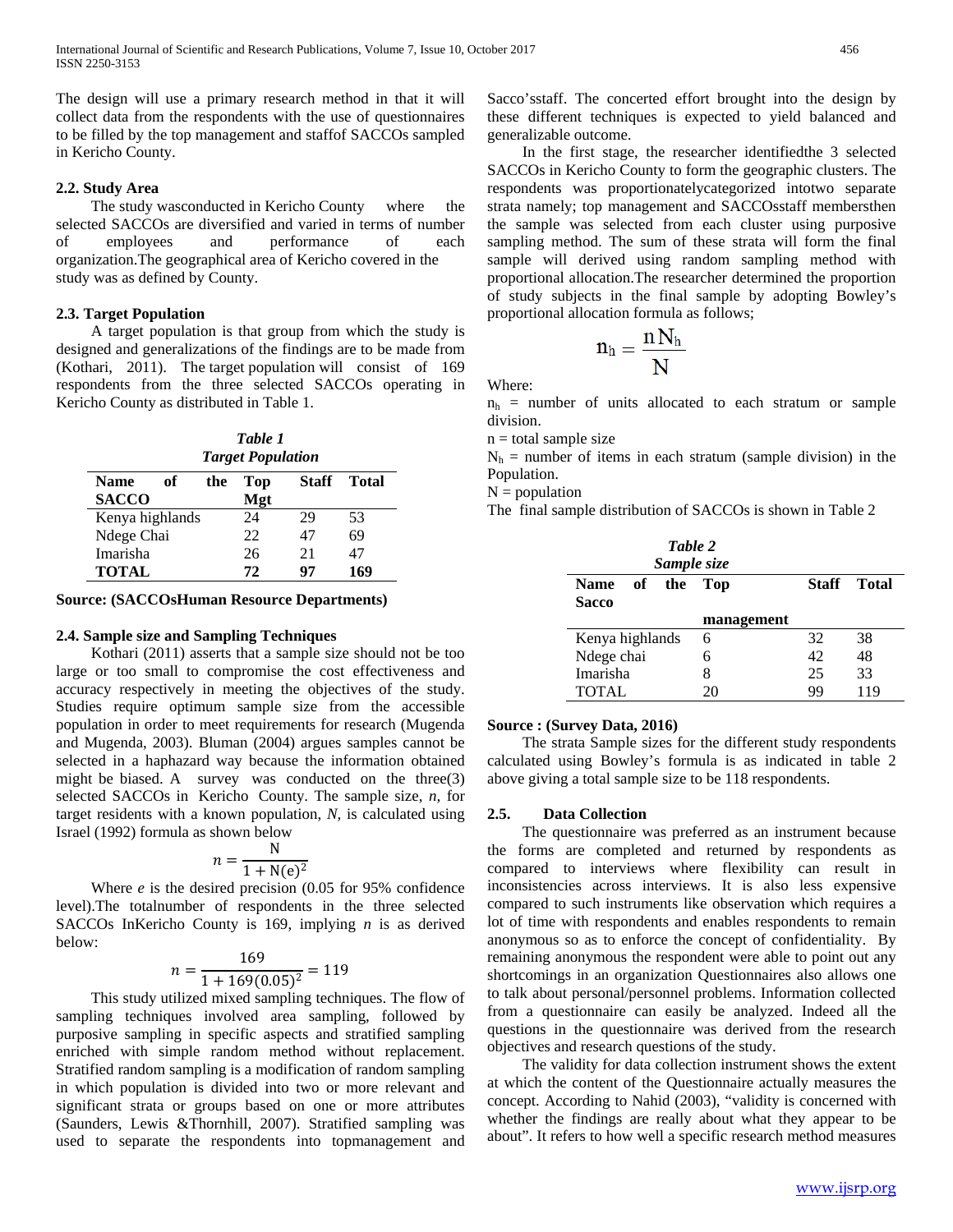what it claims to measure (Kothari, 2004). There are three tests for researchers to test validity: Construct, internal and external validities (As cited in Yin, 2003). Construct validity was used in the research to test validity of instruments and will involve tactics such as establishing chain of evidence and having key informants review the questionnaire.Validity of the instruments was estimated using internal consistency technique. Internal consistency is a measure based on the correlations between different items on the same test or the same subscale on a larger test (Kothari, 2004). In the research, this can be accomplished by grouping questions in a questionnaire into groups. Validity can also be tested by discussing the questions with the supervisors and colleagues to minimize ambiguity and errors.

Reliability of measurement concerns the degree to which a partic ular measuring procedure gives similar results over a number of repeated trials (Orodho, 2003). R eliability is the degree of consistency between two measures of the same thing (Mehems1984). A pilot survey was undertaken to assess the effects of composition and level of independence of board of directors on financial performance of 3 SACCOs in Kericho county using the pre-test questionaires at different occassions of the research for consistency in records and correlation of the results. There are various ways in which qualitative researchers try to show that their findings are reliable (Kothari, 2004; Nahid, 2003). The researcher will test reliability of the instrument by conducting pilot testing of the instrumenst with members of a SACCO in Bomet County.

 The study utilized primary data collection technique by use of self-administered questionnaires to each respondent sampled to minimize non-response. Secondary data from relevant publications were used to supplement the primary data. Both open and close-ended questions were used by a list of possible alternatives, which the respondents will select their choices from. Open-ended gave the respondents opportunity to respond in their own way and words. Both qualitative and quantitative techniques were be used to analyze data thus helping the researcher to describe and compare variables numerically. Qualitataive data was be analyzed

using descriptive statistics such as the means, percentages.

#### III. FINDINGS

 The researcher sought to find out the gender of the respondents. Gender of the respondents is significant because it indicates level of gender balance in answering the questions, the results are shown on Table 3

> *Table 3 Gender of the Respondents* **Age Frequency Percent** Male 54 54 Female 46 46 **Total 100 100**

 According to the research findings 54(54%) of the respondents were male while 46(46%) were female. The findings showed that majority of the participant were male.

 The researcher also sought to find out the education level of the selected respondents had attained. Level of education of the respondents indicates how well they will answer the set questions. The response of the respondents were sorted and summarized in figure 1



*Fig 1: Education level of the Respondents*

 The finding shows the education level of the respondents. The findings shows that 25(25%) had secondary level, 50(50%) had college/technical education and the remaining 25(25%) had university level. Majority of the respondents had college level. The finding shows the position held by the respondents. The response of the respondents were sorted and summarized in Table 4

**Table 4 Position of the Respondents**

| <b>Position Held</b>      | <b>Frequency</b> | Percent |  |
|---------------------------|------------------|---------|--|
| <b>Executive Director</b> | 8                |         |  |
| Non-executive             | g                | ч       |  |
| Director                  |                  |         |  |
| Manager                   | 33               | 33      |  |
| Head of Department/       | 50               | 50      |  |
| Section                   |                  |         |  |
| <b>Total</b>              |                  |         |  |

 The finding shows the position held by the employees in the SACCO. The findings shows that 8(8%) of the respondents worked as executive director 9(9%) were non-executive director, 33(33%) were manager and the remaining 50(50%) were Head of Department/ Section. Majority of the employees were Head of Department / Section.

 The finding below shows the year's respondents have worked in the organization. The response were sorted and summarized in Fig 2.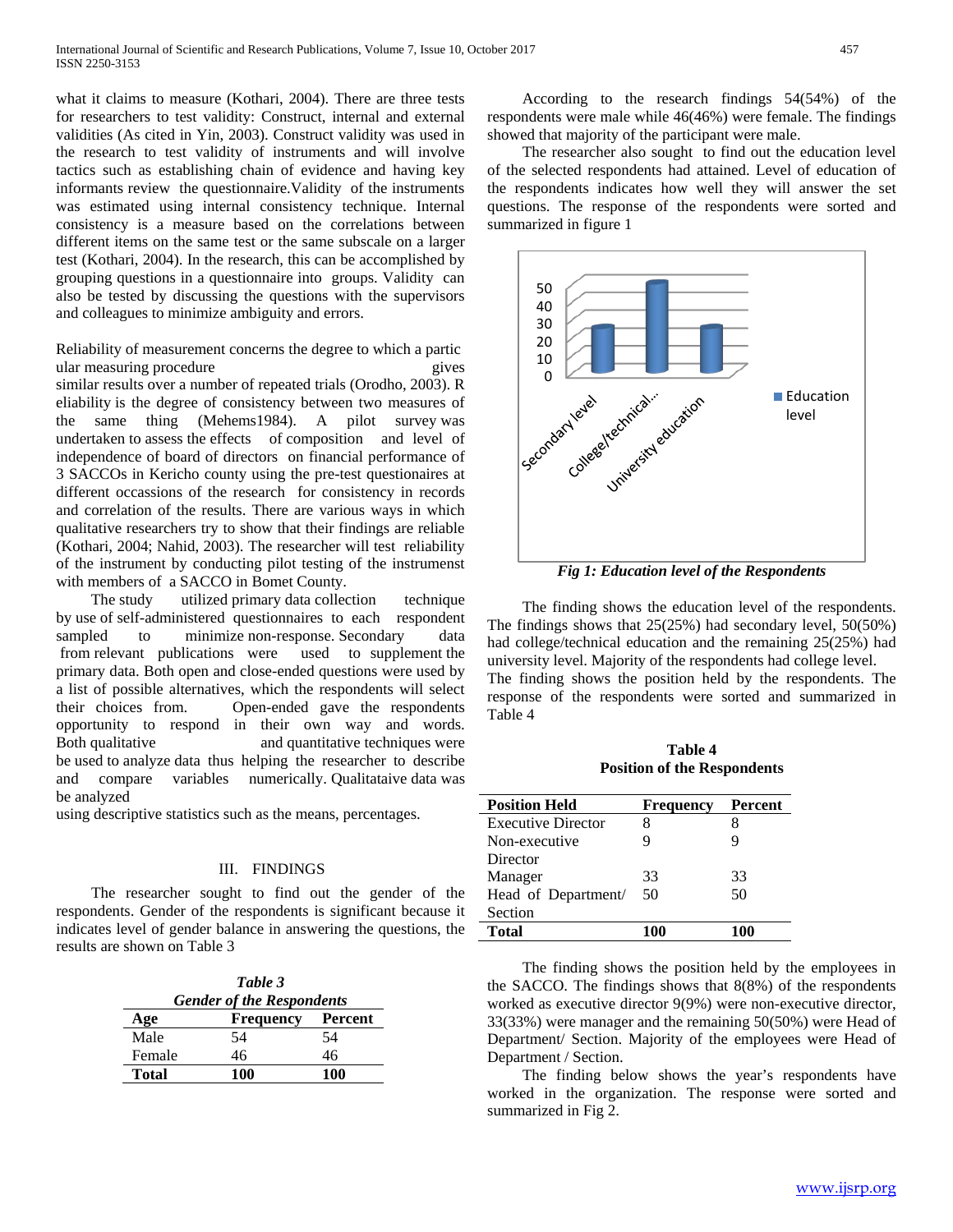

## **Figure 2 Years Worked in the Organization**

 Fig 2 shows that employee who have worked less than 1-5 years were 10(10%), while 50(50%) had worked for 10-15 years, 20(20%) had worked for 15-20 years and the remaining 7(29%) had worked for above 10 years. Majority of the respondents had worked for 10-15 years hence understand effect of composition and level of independence of board of directors on financial performance of selected SACCOS in Kericho County, Kenya The finding shows the effect of Board of Directors on financial performance ofSACCO. The response of the respondents were sorted and summarized in Table 5.

|  | Table 5:                                                       |
|--|----------------------------------------------------------------|
|  | Effect of Board of Directors on financial performance of SACCO |

| Effect                                                            | SA      | A              | <b>UD</b> | D        | SD       |
|-------------------------------------------------------------------|---------|----------------|-----------|----------|----------|
|                                                                   |         | $\overline{2}$ | 3         | 4        | 5        |
| The board of directors of my SACCO are concerned with             | 71(71%) | 20(20%)        | $1(1\%)$  | 4(4%)    | 4(4%)    |
| shareholders' interests                                           |         |                |           |          |          |
| The board of directors of my SACCO are more concerned with        | 51(51%) | 30(30%)        | 9(9%)     | 6(6%)    | 4(4%)    |
| their personal interests than shareholders' interests             |         |                |           |          |          |
| The shareholders of my SACCO are satisfied with the role of the   | 40(40%) | 30(30%)        | 9(9%)     | 6(6%)    | 5(5%)    |
| board of directors in ensuring that financial performance brings  |         |                |           |          |          |
| profit to the shareholders.                                       |         |                |           |          |          |
| The board of directors have enough knowledge to help the          | 61(61%) | 30(30%)        | 2(2%)     | $1(1\%)$ | 3(3%)    |
| SACCO make profit on shareholders behalf                          |         |                |           |          |          |
| The board of directors monitor financial performance of the       | 49(49%) | 32(32%)        | 6(6%)     | 3(3%)    | 7(7%)    |
| SACCO for the benefit of shareholders                             |         |                |           |          |          |
| The board of directors of my SACCO are experts in decision        | 66(66%) | 25(25%)        | 2(2%)     | 4(4%)    | 4(4%)    |
| making which maximize the shareholders wealth in the SACCO        | 41(41%) |                |           |          |          |
| The board of directors accept that the accounting system in my    |         | 30(30%)        | 19(19%)   | 5(5%)    | 5(5%)    |
| SACCO contribute to SACCO's Profits                               |         |                |           |          |          |
| The board of directors of my SACCO are knowledgeable enough       | 65(65%) | 26(26%)        | 2(2%)     | 3(3%)    | 4(4%)    |
| to govern the activities of the shareholders                      |         |                |           |          |          |
| The board of directors of my SACCO protect and maximize the       | 51(51%) | 40(40%)        | 1(1%)     | 1(1%)    | 4(4%)    |
| financial performance of the SACCO                                |         |                |           |          |          |
| The board of directors of my SACCO makes sure the SACCO           | 47(47%) | 34(34%)        | 6(6%)     | 3(3%)    | 10(10%)  |
| management accounts for the shareholders investments in the       |         |                |           |          |          |
| SACCO.                                                            |         |                |           |          |          |
| The board of directors of my SACCO ensures that the necessary     | 76(76%) | 15(15%)        | 2(2%)     | 3(3%)    | 5(5%)    |
| internal financial control systems are put in place and monitored |         |                |           |          |          |
| regularly                                                         |         |                |           |          |          |
| The board of directors behavior of my SACCO is aligned with       | 51(51%) | 40(40%)        | 4(4%)     | $1(1\%)$ | $1(1\%)$ |
| the objectives of the shareholders                                |         |                |           |          |          |

 The study showed that 71(71%) strongly agreed, 20(20%) agreed on the view that the board of directors of my SACCO are concerned with shareholders' interests while 1(1%) were undecided 4(4%) disagreed and the rest 4(4%) strongly disagreed. Nevertheless the study findings indicated that 51(51%) strongly agreed thought that the board of directors of my SACCO are more concerned with their personal interests than shareholders' interests, 30(30%) agreed as compared to

9(9%) who were undecided the rest 6(6%) disagreed and the rest 4(4%) strongly disagreed The study findings indicated that 40(40%)strongly agreed that the shareholders of my SACCO are satisfied with the role of the board of directors in ensuring that financial performance brings profit to the shareholders, 30(30%) agreed as compared to 9(9%) who were undecided the rest 6(6%) disagreed and the rest 5(5%) strongly disagreed. On the other hand 61(61%) strongly agreed on the view that the board of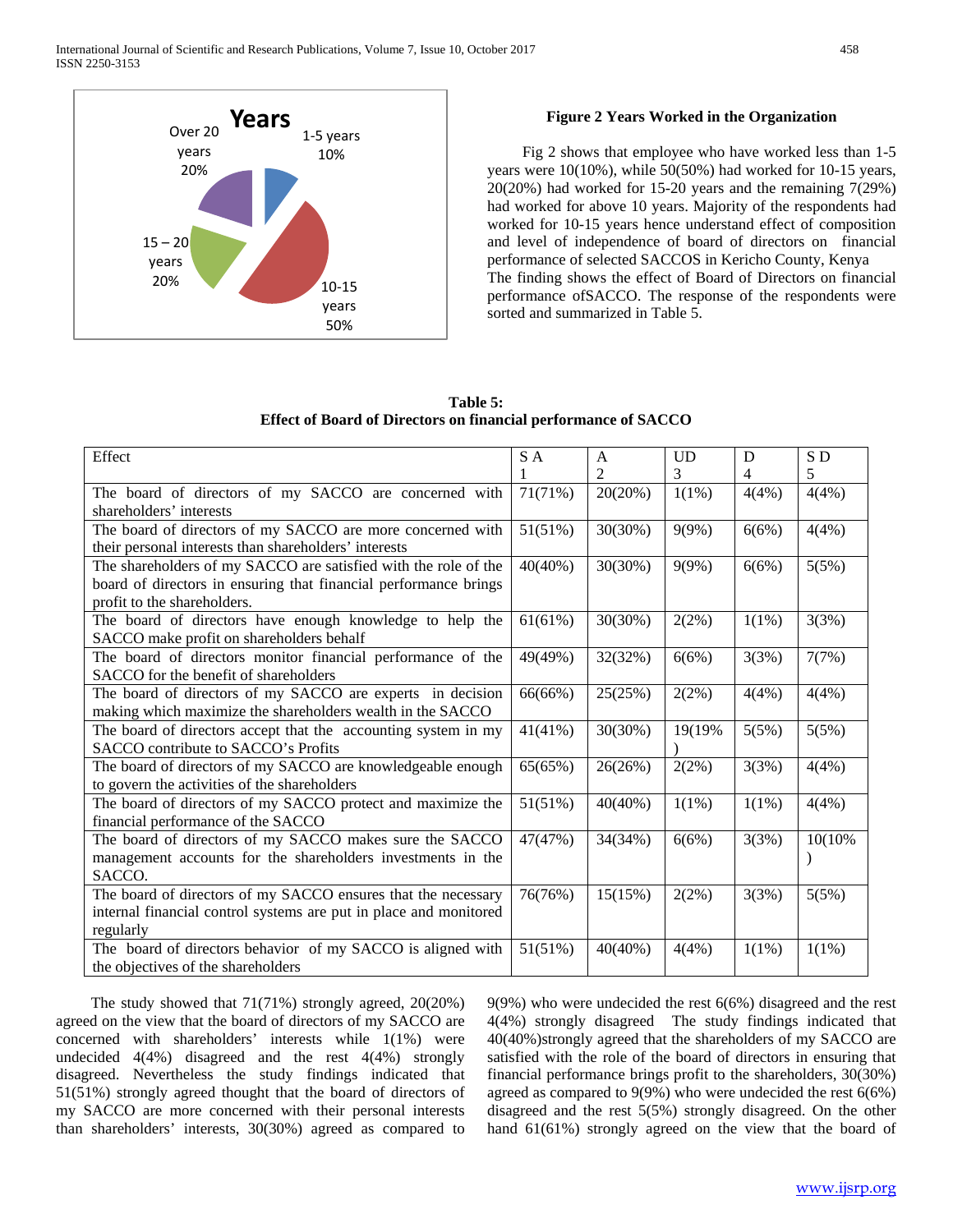directors have enough knowledge to help the SACCO make profit on shareholders behalf, 30(30%) agreed, 2(2%) were undecided,  $1(1\%)$  who disagreed while the rest  $3(3\%)$  strongly agreed. The study findings indicated that 49(49%) strongly agreed, 32(32%) agreed, 6(6%) were undecided 3(3%) disagreed and the rest 7(7%) strongly disagreed. On the other hand 66(66%) of the total respondent strongly disagreed while 25(25%) agreed as on the view that the board of directors of my SACCO are experts in decision making which maximize the shareholders wealth in the SACCO 2(2%) were undecided while 4(4%) and 4(4%) disagreed and strongly disagreed respectively. The study showed that 41(41%) strongly agreed, 30(30%) agreed on the view that the board of directors accept that the accounting system in my SACCO contribute to SACCO's Profits the 19(19%) were undecided 5(5%) disagreed and the rest 5(5%) strongly disagreed. Nevertheless the study findings indicated that 65(65%) strongly agreed that the board of directors of my SACCO are knowledgeable enough to govern the activities of the shareholders,  $26(26%)$  agreed as compared to  $2(2%)$  who were undecided the rest 3(3%) disagreed and the rest 4(4%) strongly disagreed. The study findings indicated that 51(51%) strongly agreed that the board of directors of my SACCO protect and maximize the financial performance of the SACCO, 40(40%)

agreed as compared to  $1(1\%)$  who were undecided the rest  $1(1\%)$ disagreed and the rest 4(4%) strongly disagreed.

 On the other hand 47(47%) strongly agreed on the view that the board of directors of my SACCO make sure the SACCO management accounts for the shareholders investments in the SACCO, 34(34%) agreed, 6(6%) were undecided, 3(3%) who disagreed while the rest 10(10%) strongly agreed. The study findings indicated that 76(76%) strongly agreed that The board of directors of my SACCO ensures that the necessary internal financial control systems are put in place and monitored regularly, 15(15%) agreed, 2(2%) were undecided 3(3%) disagreed and the rest 5(5%) strongly disagreed. Lastly but no least the study findings indicated 51(51%) and 40(40%) strongly agreed and agreed on the view that the board of directors behaviour of my SACCO is aligned with the objectives of the shareholders, 4(4%) were undecided, 1(1%) disagreed while the rest 1(1%) disagreed. Majority of the respondents strongly agreed that the boards of directors of my SACCO are experts in decision making which maximize the shareholders wealth in the SACCO.

 The finding shows the effect of independence of the board of directors on financial performance of SACCO. The response of the respondents were sorted and summarized in Table 6

|                                                                  | S A      |          |         |          |          |
|------------------------------------------------------------------|----------|----------|---------|----------|----------|
| Effect of Independence of the Board of Directors on financial    |          | A        | UD3     | D        | S D      |
| performance of SACCO                                             |          |          |         |          | 5        |
| The board of directors are free to air their views about         | 49       | 28       | 5       | 13       | 5        |
| shareholders investments in the SACCO                            | (49%)    | (28%)    | (5%)    | (13%)    | (5%)     |
| The board of directors are free to form and implement standards  | 40       | 27       | 13      | 10       | 10       |
| of conduct of SACCO employees                                    | $(40\%)$ | (27%)    | (13%)   | $(10\%)$ | $(10\%)$ |
| The board of directors are free to contribute to the management  | 38       | 36       | 28      | 10       | 80       |
| of uncertainties in the outside the SACCO                        | (38%)    | (36%)    | (28%)   | $(10)\%$ | 8%)      |
| The manager of the SACCO is free to make financial decisions     | 40       | 21       | 18      | 10       | 15       |
| in favour of stakeholders                                        | $(40\%)$ | $(21\%)$ | (18%)   | $(10\%)$ | (15%)    |
| Board and accounting system                                      | 49       | 28       | 8       | 10       | 10       |
|                                                                  | $(49\%)$ | (28%)    | $(8\%)$ | $(10\%)$ | $(10\%)$ |
| The board is free to monitor the financial performance of the    | 46       | 23       | 10      | 13       | 13       |
| <b>SACCO</b>                                                     | (46%)    | (23%)    | (10%)   | (13%)    | (13%)    |
| freely contribute to the strategic direction of the<br>The board | 44       | 36       | 5       | 13       | 10       |
| <b>SACCO</b>                                                     | (44%)    | (36%)    | (5%)    | (13%)    | $(10\%)$ |
| The board have freedom to determine the financial status of the  | 49       | 28       | 5       | 13       | 5        |
| <b>SACCO</b>                                                     | (49%)    | (28%)    | (5%)    | (13%)    | (5%)     |

*Table 6 Effect of Independence of the Board of Directors on financial performance of SACCO*

 The analyzed questions showed the following findings on the board of directors are free to air their views about shareholders investments in the SACCO in that 49(49%) of the total respondent strongly agreed while 28(28%) did agreed as compared to 5(5%) who were undecided, 13(13%) disagreed and 5(5%) strongly disagreed. Moreover 40(40%) of the total respondent strongly agreed of the view that the board of directors are free to form and implement standards of conduct of SACCO employees 27(27%) agreed while 13(13%) were undecided as compared to those  $10(10\%)$  who did not agreed and  $10(10\%)$ strong disagreed of the total respondents. Moreover the study findings indicated that 38(38%) strongly agreed 36(36%) and did agreed with this statements because they were of the opinion

there the board of directors are free to contribute to the management of uncertainties in the outside the SACCO, 28(28%) were undecided while 10(10%) and 8(8%) disagreed and strongly disagreed. The manager of the SACCO is free to make financial decisions in favour of stakeholders was another factor as indicated by the study findings which shows that 40(40%) strongly agreed, 21(21%) agreed 18(18%) were undecided while 1010%) and 15(15%) disagreed and strongly disagreed. Board and accounting system was also viewed as another factor with 49(49%) and 28(28%) strongly agreed and agreed as compared to 8(8%) those who were undecided, disagreed and strongly disagreed were both 10(10%).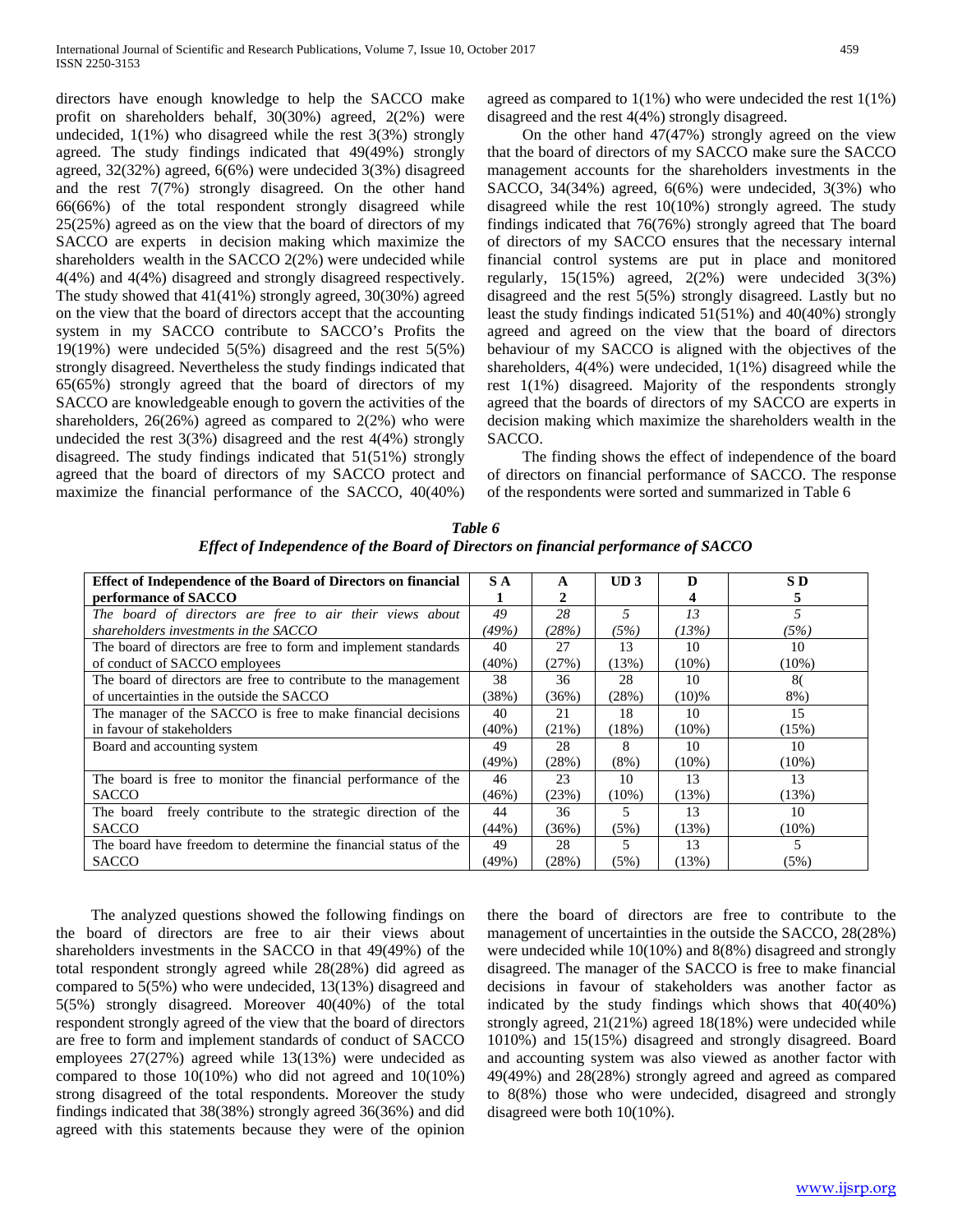Moreover the study findings indicated that 46(46%) strongly agreed 23(23%) and did agreed with this statements because they were of the opinion that the board is free to monitor the financial performance of the SACCO, 10(10%) were undecided while 13(13%) and 13(13%) disagreed and strongly disagreed. The board freely contribute to the strategic direction of the SACCO another factor as indicated by the study findings which shows that 44(44%) strongly agreed, 36(36%) agreed 5(5%) were undecided while 13(13%) and 10(10%) disagreed and strongly disagreed. Board and accounting system was also viewed as another factor with 49(49%) and 28(28%) strongly agreed and agreed as compared to 8(8%) those who were undecided, disagreed and strongly disagreed were both 10(10%).

Finally the study findings indicated 49(49%) and 28(28%) strongly agreed and agreed on the view that the board have freedom to determine the financial status of the SACCO, 5(5%) were undecided, 13(13%) disagreed while the rest 10(10%) disagreed. Majority of the respondents opined that the board of directors is free to air their views about shareholders investments in the SACCO and the board has freedom to determine the financial status of the SACCO.

 Regarding the role of women participation,the finding shows the effect of women and minority members of the Board of Directors on financial performance of SACCO. The response of the respondents were sorted and summarized in Table 7

| Effect of women and minority members of the Board of Directors         | S A     | A      | <b>UD</b> | $\bf{D}$ | SD <sub>1</sub> |
|------------------------------------------------------------------------|---------|--------|-----------|----------|-----------------|
| on financial performance of SACCO                                      | L       | 2      | 3         | 4        | 5               |
| The board of directors of the SACCO is having enough women and         | 28(28%) | 36(36) | 15(15%)   | 13(13%)  | 8(8%)           |
| minority members                                                       |         | $\%$ ) |           |          |                 |
| Because the board has enough women and minority members it is          | 40(40%) | 21(21) | 18(18%)   | 10(10%)  | 10(10)          |
| contributing to good financial performance of the SACCO                |         | $%$ )  |           |          | $%$ )           |
| There is a relationship between gender composition of the board and    | 44(44%  | 31(31  | 13(13%)   | 8(8%)    | 5(5%)           |
| financial performance of the SACCO.                                    |         | $%$ )  |           |          |                 |
| The quality of control of financial performance of the SACCO's         | 49(49%) | 28(28) | 8(8%)     | 10(10%)  | 5(5%)           |
| financial performance are better when women and Minority persons       |         | $%$ )  |           |          |                 |
| are represented in the board                                           |         |        |           |          |                 |
| Gender and diversity in the board contribute to the valuable decision  | 46(46%) | 23(23) | 10(10%)   | 8(8%)    | 13(13)          |
| making process on issues of financial performance of the SACCO         |         | $%$ )  |           |          | $%$ )           |
| Gender and diversity in the board contribute to improvements of the    | 36(36%) | 38(38) | 5(5%)     | 13(13%)  | 10(10)          |
| independence of the board of the SACCO when making financial           |         | $\%$ ) |           |          | $%$ )           |
| decisions                                                              |         |        |           |          |                 |
| Gender and diversity in the board contribute to the boards             | 36(36%) | 28(28) | 15(15%)   | 21(21%)  | $0(0\%)$        |
| productivity                                                           |         | $\%$ ) |           |          |                 |
| Gender and diversity in the board has contributed to the current state | 40(40%) | 21(21) | 18(18%)   | 20(20%)  | $0(0\%)$        |
| of financial performance of the SACCO                                  |         | $\%$ ) |           |          |                 |
| Diversity of the board increase the resources brought in by individual | 56(56%  | 44(44) | $0(0\%)$  | $0(0\%)$ | $0(0\%)$        |
| board members and the organization access to external resources        |         | $%$ )  |           |          |                 |
| Diversity of the board contribute to new insights and perspectives     | 49(49%) | 28(28) | 8(8%)     | 10(10%)  | 5(5%)           |
| thus increasing creativity and innovation                              |         | $%$ )  |           |          |                 |

*Table 7 Effect of women and minority members of the Board of Directors on financial performance of SACCO*

 The study found out that 28(28%) and 36(36%) of the respondent strongly agreed and agreed that the board of directors of the SACCO is having enough women and minority members while 15(15%) were undecided 13(13%) and 8(8%) disagreed and strongly disagreed. On the hand, because the board has enough women and minority members it is contributing to good financial performance of the SACCO and 4040%) strongly agreed, 21(21%) agreed, 18(18%) were undecided while 10(10%) and 10(10%) disagreed and strongly disagreed. Most of the respondents 44(44%) strongly agreed that there is a relationship between gender composition of the board and financial performance of the SACCO, 31(31%) agreed 13(13%) of the total respondent were undecided as compared to 8(8%) and 5(5%) who disagreed and strongly disagreed respectively. Moreover 49(77%) of the total respondent strongly agreed that the quality of control of financial performance of the SACCO's financial performance are better when women and Minority persons are represented in the board 28(28%) agreed 8(8%) were undecided while 10(10%) disagreed and 5(5%) strongly disagreed.

 The study showed that 46(46%) strongly agreed, 23(23%) agreed on the view that gender and diversity in the board contribute to the valuable decision making process on issues of financial performance of the SACCO while 10(10%) were undecided the rest 8(8%) disagreed and 13(13%) strongly disagreed. Nevertheless the study findings indicated that 36(40%) strongly disagreed thought that Gender and diversity in the board contribute to the boards productivity, 28(21%) agreed as compared to 15(18%) who were undecided the rest 21 (21%) disagreed. The study findings indicated that 40 (40%) strongly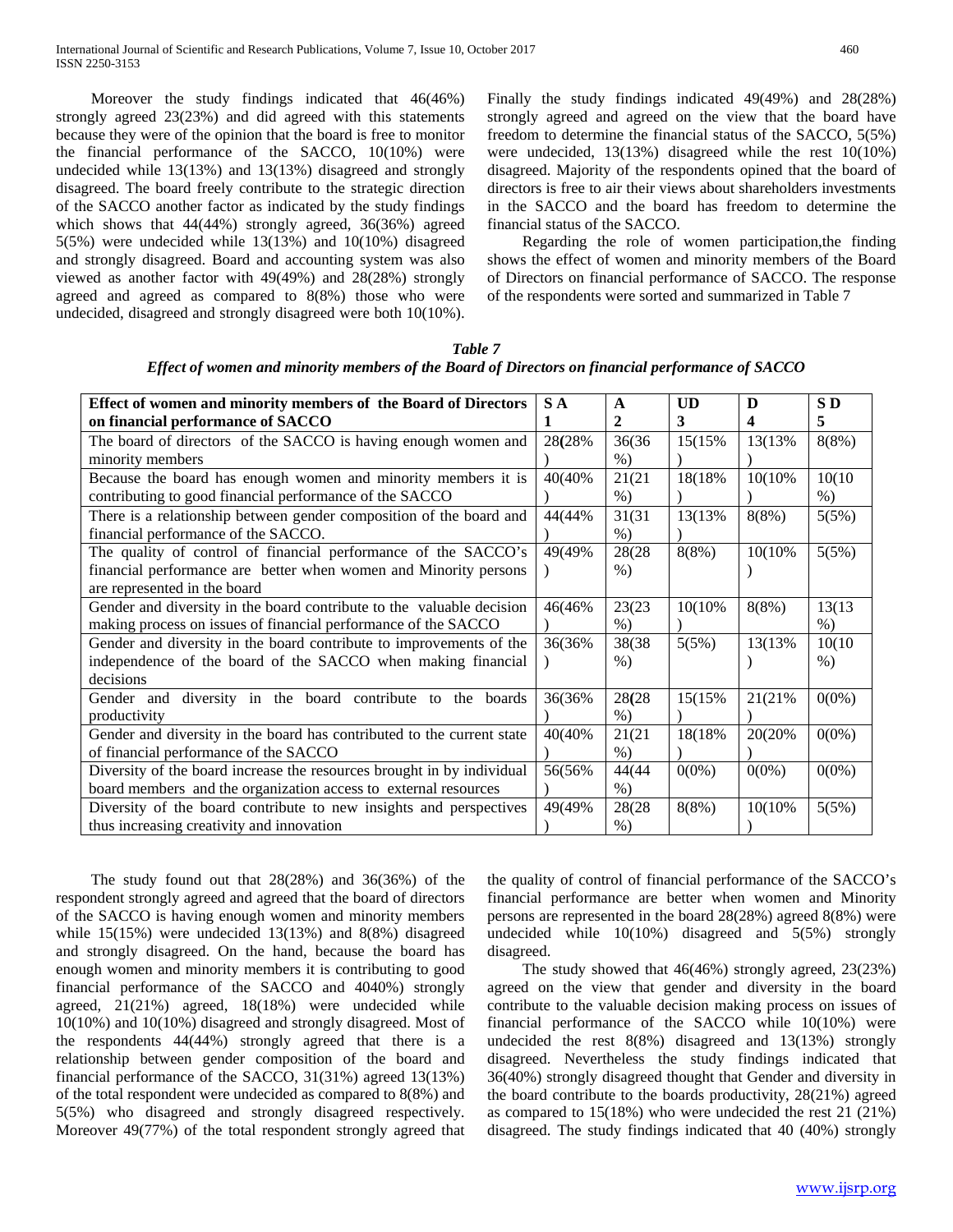agreed that gender and diversity in the board has contributed to the current state of financial performance of the SACCO the rest 31(31%) agreed 18(18%) were undecided the rest 20(20%) disagreed.

 On the other hand 56(56%) strongly agreed and the remaining 44(44%) strongly agreed on the view that diversity of the board increase the resources brought in by individual board members and the organization access to external resources. Finally the study findings indicated that 49(49%) and 28(28%) strongly agreed and agreed respectively that diversity of the board contribute to new insights and perspectives thus increasing creativity and innovation 8(8%) were undecided 10(10%) disagreed and the rest 5(5%) strongly disagreed. Majority of the respondents were in agreement that diversity of the board increase the resources brought in by individual board members and the organization access to external resources.

 The finding shows the factors contribute to the financial performance of the SACCO. The response of the respondents were sorted and summarized in Table 8

*Table 8 Factors contribute to the financial performance of the SACCO*

| <b>Factors</b><br>contribute<br>to<br>financial<br>the<br>performance of<br>the SACCO | 1.<br>Being the<br>most.<br>contribut<br>or | 2.<br>Moder<br>ate<br>contri<br>butor | 3.<br>Least<br>contributor. |
|---------------------------------------------------------------------------------------|---------------------------------------------|---------------------------------------|-----------------------------|
| <b>Board</b><br>of<br>directors                                                       | 49(49%)                                     | 36(36)<br>$\%$ )                      | 15(15%)                     |
| Independence of $40(40%)$<br>board<br>of<br>the<br>directors                          |                                             | 42(42)<br>$%$ )                       | 18(18%)                     |
| Women<br>and<br>minority<br>board<br>members                                          | 59(59%)                                     | 36(36)<br>$\%$ )                      | 5(5%)                       |

 The study found out that 49**(**49%) agreed that Board of directors are the most contributor, 36(36%) suggested that they are moderate contributor and the remaining 15(15%) opined that they are least contributor. The study show that 40(40%) agreed that independence of the board of directors, 42(42%) suggested that they are moderate contributor and the remaining 18(18%) opined that they are least contributor. Finally 49(49%) agreed that women and minority board members, 36(36%) suggested that they are moderate contributor and the remaining 15(15%) opined that they are least contributor. Majority of the respondents agreed that women and minority board members are the most contributors in the SACCO.

#### IV. CONCLUSIONS

 The findings showed that majority of the participant were male.The researcher sought to find out the gender of the employees. Gender of the respondents is significant because it indicates level of maturity in answering the questions, finding show that majority of the respondents had college level. Majority of the employees were Head of Department / Section.

Majority of the respondents had worked for 10-15 years hence understand effect of composition and level of independence of board of directors on financial performance of selected SACCOS in Kericho County, Kenya

 Majority of the respondents strongly agreed that the boards of directors of their SACCOswere experts in decision making which maximize the shareholders wealth in the SACCO. Majority of the respondents opined that the board of directors is free to air their views about shareholders investments in the SACCO and the board has freedom to determine the financial status of the SACCO

 Majority of the respondents were in agreement that diversity of the board increase the resources brought in by individual board members and the organization access to external resources. Majority of the respondents agreed that women and minority board members are the most contributors in the SACCO. Having analyzed the data and the findings the researcher came up with the following Conclusions as possible remedial measures to be taken in the organization. The study concluded that Motivational factors of employee improves organization performance .It's also concluded that it promotes career development and reduces monotony and motivates in the organization.

 From the findings the researcher recommends that the organization should put in place strategic management in order to enhance application of employee methods. It also recommends that the organization to maximize employee's multi-dimensional abilities for better performance. From the findings the researcher recommends that the targeting SACCOs that are under performing and analyzing their composition and level of independence of board of directors on financial performance mechanisms can lead to improvements that unlock a SACCOs hidden value.

 The study suggested that further study be done oneffect of composition and level of independence of board of directors on financial performance of selected SACCOS in Kericho County, Kenya.

#### **REFERENCES**

- [1] Adler, N.J. (1997), Global Leadership: *Women Leaders. Management International Review* 37(1), 171-196
- [2] Ang, J., Cole, R., & Lin, J. (2000).Agency costs and ownership structure.The Journal of Finance,55(1), 81–106
- [3] Barnhart, S., Marr, M., & Rosenstein, S. (1994). Firm Performance and Board Composition: Some New Evidence. *Managerial and Decision* Board Composition: Some New Evidence*. Managerial and Decision Economics*, 15(4), 329-40
- [4] Bauer, R., Gunster, N. &Otten, R. (2003).Empirical evidence on corporate governance in Europe.*Journal of Asset Management,* 5, (2) 91-104
- Baysinger, B. D., &Hoskisson, R. E. (1990). The composition of boards of directors and strategic control: Effects on corporate strategy. *Academy of Management Review*, 15(1), 72-
- [6] Baysinger, B., & Butler, H. (1985). Corporate Governance and Board of Directors: Performance Effects of Changes in Board Composition*. Journal of Law Economics and Organization*, 1(1), 101-124.
- [7] Bhagat, S., & Black, B. (2002). The Non-correlation between board independence and long-term firm performance, *Journal of Corporation Law*, 27, (2) 231-233
- [8] Bhimani, A. (2008). Making Corporate Governance Count: The Fusion of Ethics and Economic Rationality".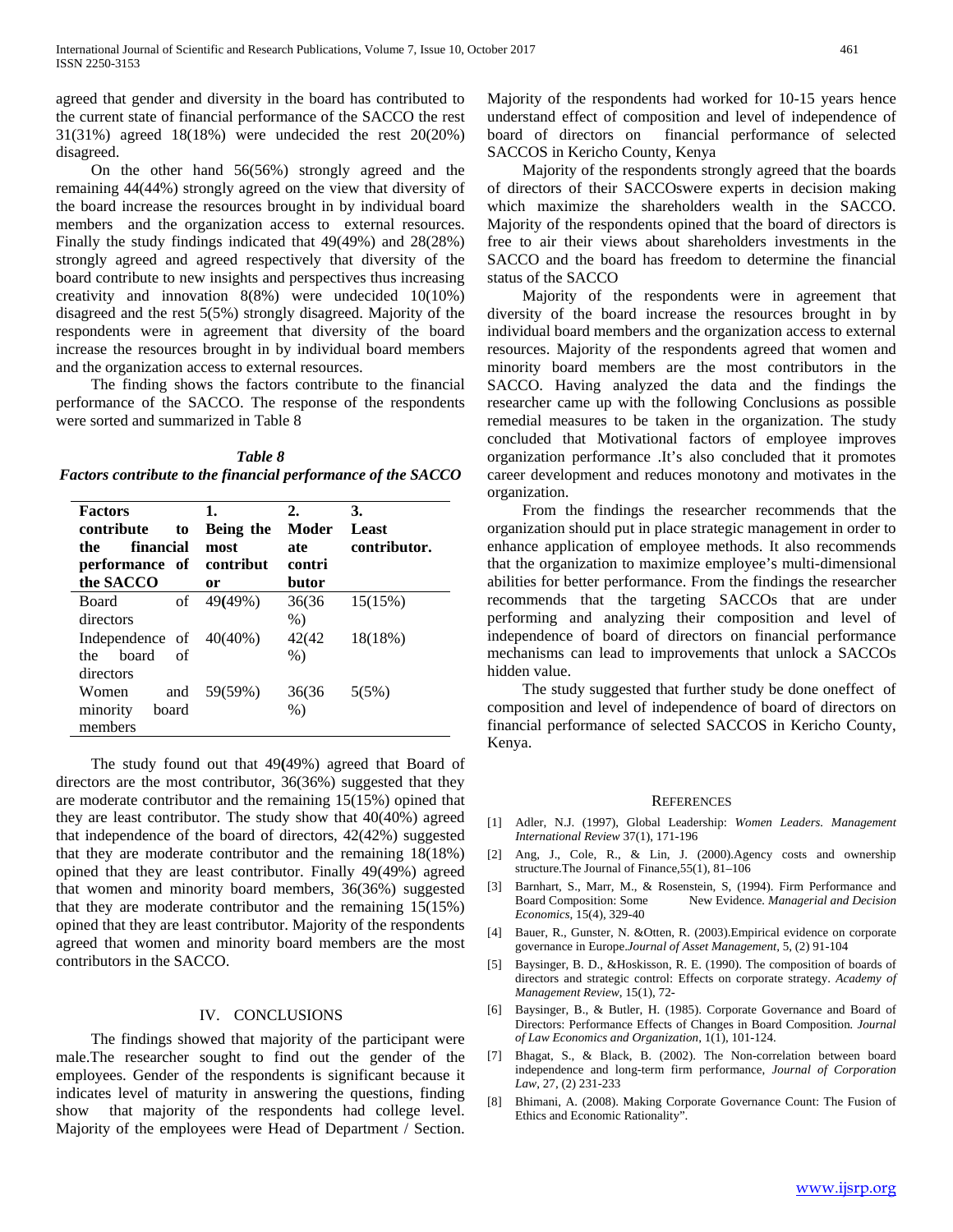- [9] Bilimoria, D. (1995), Women directors: The quiet discrimination*, Corporate Board* 16, 10-14.
- [10] Black, Bernard S., Hasung, J and Woochang K. (2003) a Does Corporate Governance Affect Firm Value? *Evidence from Korea.Social Science Research Network Working paper* No.31127 (February200)
- [11] Blair, M. (1995), "Ownership and Control: Rethinking Corporate Governance for the Twenty- First Century", Brookings, Washington
- [12] Carter, D.A., B.J. Simkins, and W.G. Simpson, (2003), "Corporate Governance, Board Diversity, &Firm Value," *Financial Review* 38, 1, pp. 33-53.
- [13] Carter, D.A., F. D'Souza, B.J. Simkins, and W.G. Simpson (2007), "The Diversity of Corporate Board Committees and Firm Financial Performance," Available at SSRN: [Http://ssrn.com/abstract=972763](http://ssrn.com/abstract=972763)
- [14] Clark, T. (2004) "Theories of Corporate Governance: The Philosophical Foundations of Corporate Governance" London and New York: Routledge,
- [15] Clarke, T. (2004), Theories of Corporate Governance. The Philosophical Foundations of Corporate Governance, Routledge, Taylor &Francis Group, London, New York
- [16] Clarkson, M. B. E. (1995). "A Stakeholder Framework for Analyzing and Evaluating Corporate
- [17] Coleman, P. T., Hacking, A., Stover, M., Fisher-Yoshida, B, and Nowak, A. (2008).Reconstructing ripeness I: A study of constructive engagement in protracted social conflicts. Conflict Resolution Quarterly, 26(1), 3-42.Control: Effects on Corporate Strategy*," Academy of Management Review,* 15, 1, pp. 72-87
- [18] Cooper, D.R and Schindler, P.S. (2003) Business Research Methods (8th edn) McGraw-Hill: New York
- [19] Daily, C. M., & Dalton, D. R. (1994). Bankruptcy and Corporate Governance: The Impact of Board Composition and Structure. *Academy of Management Journal*, 37(6), 1603-1617
- [20] Daily, C. M., Dalton, D. R., & Canella, A. A. (2003). Corporate Governance: Decades of Dialogue and Data. *Academy of Management Review*, 28(3), 371–382.
- [21] Davis, J.H., Schoorman, F.D. and Donaldson, L. (1997) *"Toward a Stewardship Theory of Management".* Academy of Management Review, Vol. 22, pp. 20-4
- [22] Deegan, C 2004, Financial Accounting Theory, McGraw-Hill Australia Pty Ltd, NSW.
- [23] Demaetz, S. & Lehn, T. (1985). Corporate governance in South Africa: Evaluation of the King II Report. Journal of Change Management, 2, (4) 305-316
- [24] Donaldson T. & Preston L. E. (1995) The stakeholder theory of the corporation: concepts, evidence. The academy of Management Review, 20, (1) 65-82.
- [25] Donaldson, L. & Davis, H. (1991) Stewardship theory and Agency theory: CEO governance and shareholders returns. Australian Journal of Management, 16, 49-64.Eisenhardt, K.M. (1989), "Agency Theory: An Assessment and Review," Academy of Management Review, 14, 1, pp. 57- 74.Erhardt, N.L., J.D. Werbel, and C.B. Shrader (2003), "Board of Director Diversity and Firm financial Performance," Corporate Governance: An International Review, 11, 2, pp. 102-111.
- [26] Ezzamel, M. and R. Watson (1993), "Organizational Form, Ownership Structure and Corporate Performance: A Contextual Empirical Analysis of UK Companies," *British Journal of Management,* 4, 3, pp. 161-176.
- [27] Fama, E., & Jensen, M. (1983).Separation of ownership and control*. Journal of Law and Economics*, 26(2), 301-325.
- [28] Freeman, R. E. (1984) "Strategic Management: A Stakeholder Approach". Pitman, London
- [29] Freeman, R.E. (1999) "Response: Divergent Stakeholder Theory". *Academy of Management and Finance*, Vol.22
- [30] Gales, L. &Kesner, I. (1994).An Analysis of Board of Director Size and Composition in Bankrupt Organizations.*Journal of Business Research*, 30(3), 271-282
- [31] Hashanah, I., &Mazlina, M. (2005). PN9/2001: Case of Public Reprimands. Presented at FEP Seminar 2005
- [32] Hermalin, B., &Weisbach, M. (2003). Boards of directors as an endogenously determinedinstitution: a survey of the economic evidence. *Economic Policy Review, 9, 7–26.*
- [33] Hillman, A.J. and Dalziel, T.: 2003, "Boards of Directors and Firm Performance: Integrating Agency and Resource Dependence Perspectives", Academy of Management Review 28, 3,
- [34] Hillman, A.J., A.A. Cannella Jr., and R.L. Paetzold (2000), "The Resource Dependence Role of Corporate Directors: Strategic Adaptation of Board Composition in Response to Environmental Change*," Journal of Management Studies,* 37, 2, pp. 235-255.
- [35] Hillman, A.J., Cannella, A.A. and Harris, I.C. (2002), Women and Racial Minorities in the Boardroom: How Do Directors Differ? *Journal of Management* 28(6), 747-763.
- [36] Huse, M. (2005), Accountability and creating accountability: A framework for exploring behavioural perspectives on boards and governance. *British Journal of Management*16, 65-79.
- [37] Huse, M. and Solberg, A.G. (2006), Gender-related boardroom dynamics: How Scandinavian women make and can make contributions on corporate boards. *Women in Management Review* 21(2), 113-130.
- [38] Jensen, M. (1993). The modern industrial revolution, exit and the failure of internal control systems. Journal of Finance, 48, (3) 831-880.
- [39] Jensen, M.C. and W.H. Meckling (1976), "Theory of the Firm: Managerial Behavior, Agency Costs and Ownership Structure," *Journal of Financial Economics*, 3,4, pp. 305-360.
- [40] Johnson, J.L., Daily, C.M. and Ellstrand, A.E. (1996) "*Boards of Directors*: A Review of research Agenda". Journal of Management, Vol. 22, No. 3, pp. 409-438
- [41] Kaufman, A. and E. Englander (2005), "A Team Production Model of Corporate Governance*," Academy of Management Executive,* 19, 3, pp. 9- 22.
- [42] Kothari, C. R. (2004). Research Methodology Methods and Techniques. 2nd Ed., New Age International Publishers
- [43] Kramer, V.W., Konrad, A.M. and Erkut, E. (2008), Critical mass: The impact of three or more women on corporate boards*. Organizational Dynamics* 37(2), 145-164
- [44] Kyereboaah-Coleman, A. (2007). A study examining the effect of corporate governance on the performance of firms in Africa by using both market and accounting based performance measures. University of Ghana Business School, Legon
- [45] Lawal, (2012)."Corporate Ownership around the World*", Journal of Finance*, 54(2), 471-517
- [46] Mallin, C. A. (2004). Corporate Governance*, Oxford University Press.*
- [47] Morck, R. K., &Steier, L. (2005). The global history of corporate governance: An introduction. NBER Working Paper No. 11062. <http://www.nber.org/papers/w11062>
- [48] Mugenda, O. M., &Mugenda, A. G. (2003). Research methods: quantitative and qualitative approaches. Nairobi: ACTS Press
- [49] Nahid, G. (2003). Understanding Reliability and Validity in Qualitative Research. University of Toronto, Toronto, Ontario, Canada
- [50] Nina, S. Valdemar, S., &Mette, V. (2006). Do women in top management affect firm performance? A panel study of 2,500 Danish firms, International *Journal of Productivity & Performance Management*, 55, (7) 569-593
- [51] Pearce, J. H. & Zahra, S. A. (1992).Board Composition from a Strategic Contingency Perspective*.Journal of Management Studies,* 29(4), 411-38.
- [52] Pfeffer, J. (1972), "Size and Composition of Corporate Boards of Directors: The Organization and its Environment," Administrative Science Quarterly, 17, 2, pp. 218-228.
- [53] Pfeffer, J. and G.R. Salancik (1978), "The External Control of Organizations: A Resource-Dependence Perspective," Harper & Row, New York.
- [54] Rajan, R.G. and L. Zingales (1998), "Power in a Theory of the Firm*," Quarterly Journal of Economics* 113, 2, pp. 387-432.
- [55] Rashid, A., Zoysa, A.D., Lodh, S. &Rudkin, K. (2010). Board Composition and Firm Performance: Evidence from Bangladesh. Australasian Accounting Business and Finance.
- [56] Ricart. J.; Rodríguez. M, and P. Sánchez, (2005), "Sustainability in the Boardroom: An Empirical Examination of Dow Jones Sustainability World Index leaders, "Corporate Governance: *The International Journal of Effective Board Performance,* 5, 3, pp. 24
- [57] Robinson, G. and Dechant, K. (1997), Building a business case for diversity. *Academy of Management Executive* 11 (3), 21-30